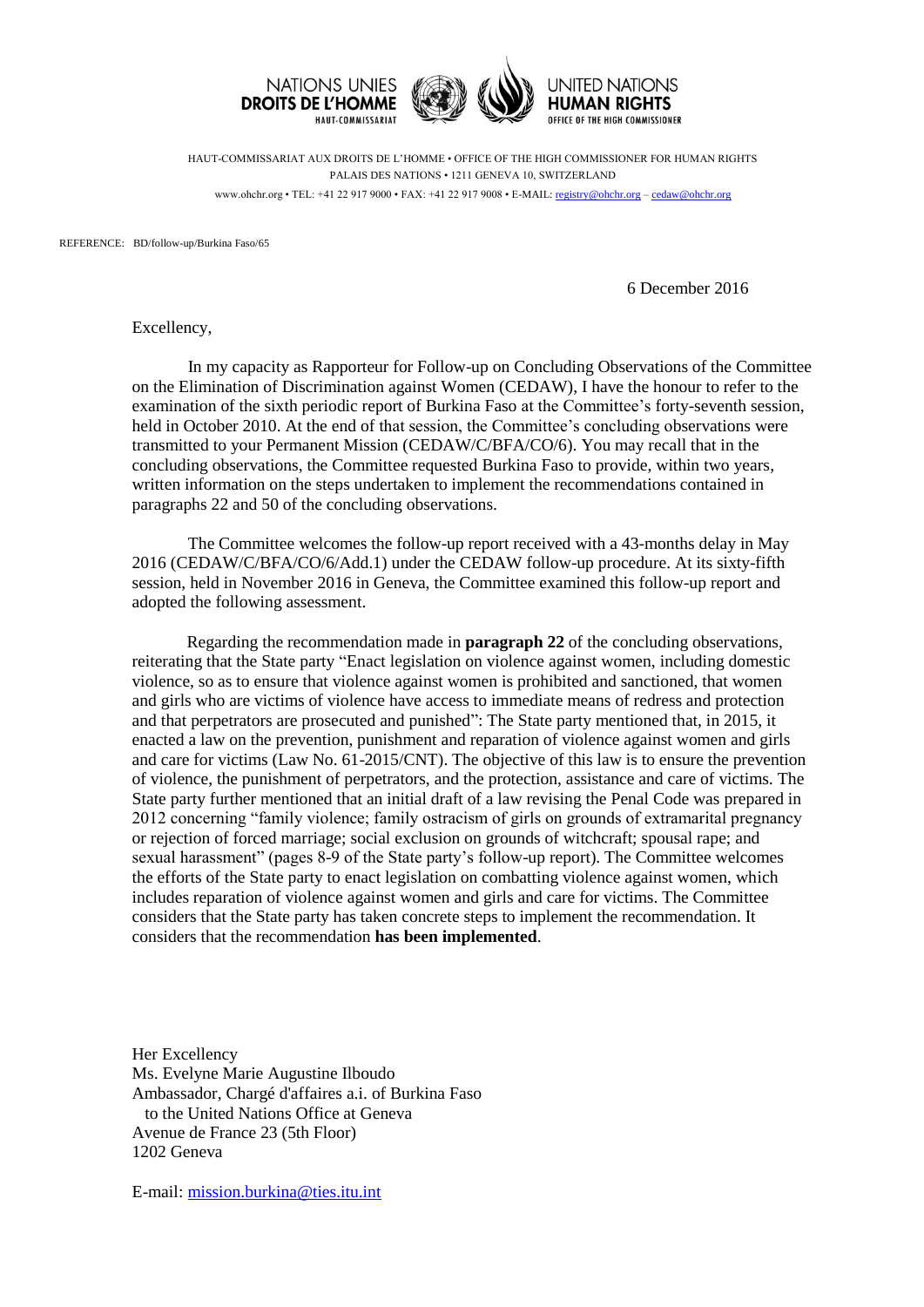

In regards to the recommendation that the State party "Give high priority to putting in place comprehensive measures to address all forms of violence against women and girls": The State party indicated that the law on the prevention, punishment and reparation of violence against women and girls and care for victims calls for measures to put an end to all forms of violence against women and girls, including the establishment of mechanisms to elaborate, evaluate and monitor a national strategy and action plan to combat violence against women and girls, and to carry out training and capacity-building (pages 8-9 of the State party's follow-up report).

The Committee commends the measures foreseen by Law No. 61-2015/CNT to address all forms of violence against women and girls, including the establishment of mechanisms to elaborate, evaluate and monitor a national strategy and action plan to combat violence against women and girls. The Committee considers that the State party took some steps to implement the recommendation. It considers that the recommendation **has been partially implemented**.

With respect to the recommendation "To ensure that legal aid is provided to assist victims": The State party mentioned that it adopted a decree, on 22 July 2009, creating a programme of legal assistance in Burkina Faso, and another one, dated 11 June 2013, establishing a legal assistance fund. It added that access to the fund is open to any Burkinabe citizen or (subject to reciprocity) any foreigner living in Burkina Faso whose income is not sufficient to allow exercise of his or her judicial rights. It stressed that, between 2010 and 2012, many women had recourse to Government's legal services and benefited from support and counselling, even if they are still reluctant to pursue action through the courts. Nevertheless, it stated that, in cases where monetary compensation is awarded the assisted plaintiff, all expenses borne by the State party will be refunded to it from the amount of the award, which is unlikely to encourage vulnerable persons such as impoverished women and girls (pages 11-12 of the State party's follow-up report). More importantly, the Committee on Economic, Social and Cultural Rights, in June 2016, stated in its concluding observations (E/C.12/BFA/CO/1, para. 27), its concern regarding the difficulties faced by female victims of violence in obtaining access to justice and receiving the necessary support. The Committee welcomes the establishment of a legal framework for the provision of legal aid. However, it notes that, in cases where monetary compensation is awarded the assisted plaintiff, all expenses borne by the State party will be refunded to it from the amount of the award, which is unlikely to encourage vulnerable persons such as impoverished women and girls. It also notes the recent information that female victims of violence are still facing difficulties in obtaining access to justice and receiving the necessary support. The Committee therefore notes that although the State party took some steps to implement the recommendation, it considers that the recommendation **has been partially implemented**.

Regarding the recommendation "To carry out educational and awareness-raising trainings for the judiciary and public officials, in particular law enforcement personnel, health service providers and social workers, community leaders and the general public so as to raise awareness and sensitization that all forms of violence against women are unacceptable and to provide adequate support to victims of all forms of violence against women": The State party described the extensive educational and awareness-raising activities undertaken on violence against women, which targeted, inter alia, the judiciary and public officials, judicial police officers, paralegal workers, customary and religious leaders, as well as the public at large. It also indicated that it organized specialized training for members of the defence and security forces, social workers and health care providers, help centre personnel and civil society organizations. It further mentioned the provision of care for 65 victims suffering the consequences of excision, as well as of psychomedical care for 50 female victims of rape in 2011 (pages 10-11 of the State party's follow-up report). The Committee welcomes the various educational and awareness-raising trainings undertaken by the State party for, inter alia, the judiciary, law enforcement personnel, health care providers, social workers, customary and religious leaders, and the general public, in order to sensitize them and build their capacity to prevent and combat violence against women. It further notes the provision of care to a number of victims of female genital mutilation as well as victims of rape. While noting that such care has not been provided to victims of all forms of violence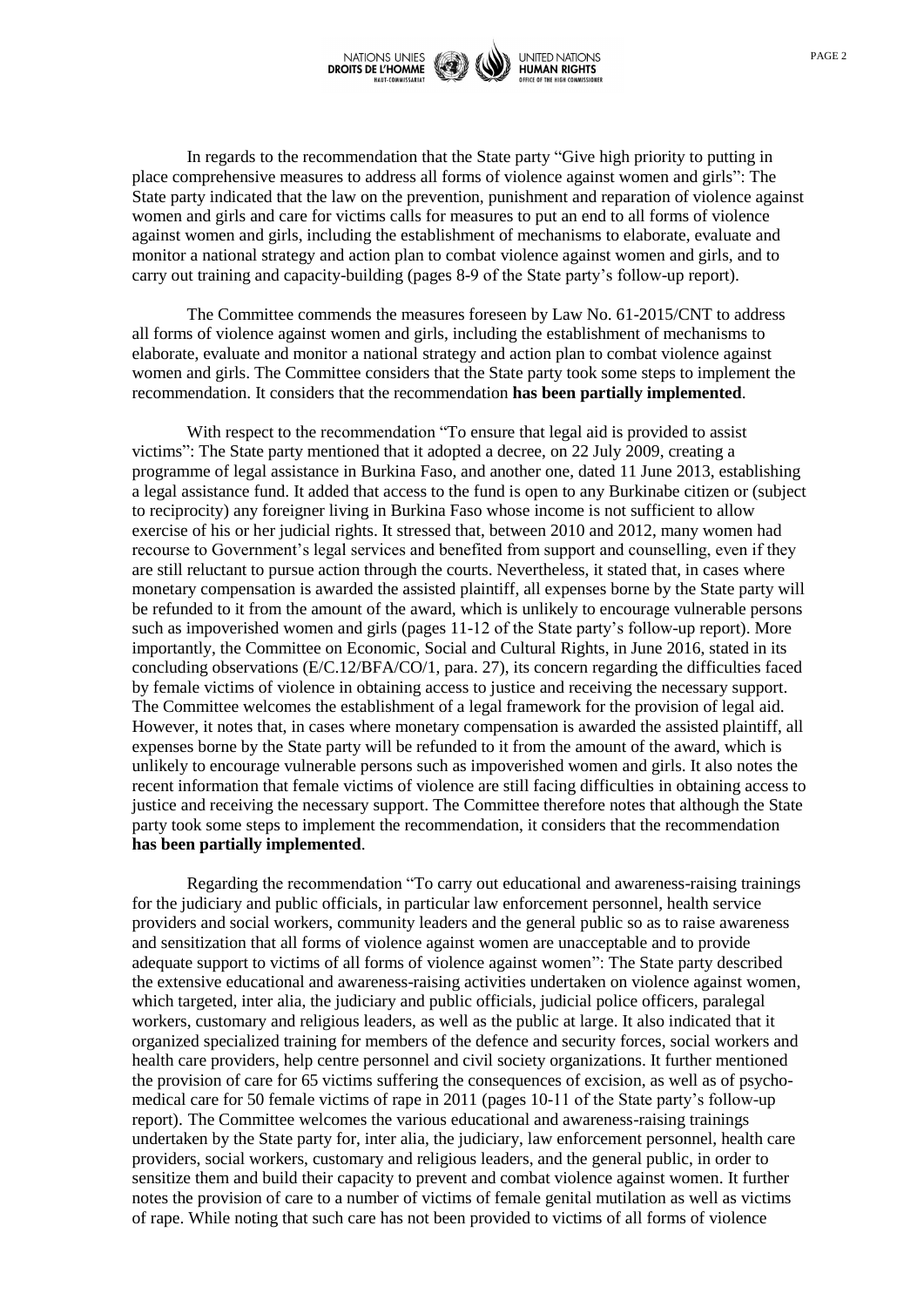

against women, the Committee considers that the State party took significant steps to implement the recommendation. It considers that, for the period under consideration, the recommendation **has been implemented**.

Regarding the recommendation that the State party "Establish shelters and counselling services for victims of violence": The State party acknowledged that victims of violence have access to various services, such as shelters, health care, psychosocial support, counselling and guidance in judicial proceedings, but that those services are still inadequate both in number and in capacity. It also mentioned the existence of specialized units within the gendarmerie brigades and police stations to take care of women and girls who are victims of violence. It further indicated that the new law on violence against women and girls foresees the creation of comprehensive care centres and guarantees access to all victims of violence, and also provides for the establishment of local help and support units for women and children exposed to violence (pages 11-13 of the State party's follow-up report). The Committee commends the existence of specialized units within the gendarmerie brigades and police stations to take care of women and girls who are victims of violence. It further notes that victims of violence have access to various services, including shelters, health care, psychosocial support, counselling and guidance in judicial proceedings. Noting the steps taken by the State party to implement the recommendation, and the acknowledged inadequacy both in number and in capacity of such services, the Committee considers that the recommendation **has been partially implemented**.

The Committee recommends that, in relation to paragraph 22 of the concluding observations, the State party provide, **in its next periodic report,** information on further actions taken to

1) Review the law on the prevention, punishment and reparation of violence against women and girls and care for victims to include all forms of violence against women, including marital rape;

2) Ensure that women and girls who are victims of violence have access to immediate means of redress and protection and that perpetrators are prosecuted and punished;

3) Implement the measures foreseen by Law No. 61-2015/CNT on the prevention, punishment and reparation of violence against women and girls and care for victims to address all forms of violence against women and girls, including the establishment of mechanisms to elaborate, evaluate and monitor a national strategy and action plan to combat violence against women and girls;

4) Ensure that legal aid is provided to assist victims, including by reviewing the policy that allows expenses borne by the State party to be refunded to it from the amount of the monetary compensation awarded to the plaintiff; and

5) Ensure the adequacy both in number and in capacity of shelters and counselling services for victims of violence.

In regards to the recommendation made in **paragraph 50** of the concluding observations "To repeal all laws relating to family life that are discriminatory towards women, and reiterates its previous recommendation that the State party eliminate those provisions in the Individual and Family Code relative to polygamy (arts. 257-262 of the Code) in accordance with article 16 of the Convention and article 14 of the Convention on the Rights of the Child, and in light of the Committee's general recommendation No. 21 (1994) on equality in marriage and family relations": The State party mentioned that, in December 2012, a study was commissioned by the Government to identify the provisions of the Individual and Family Code that are discriminatory to women. That study recommended the repeal of provisions of the Code relating to polygamy (articles 257 to 263, article 272), and the results were transmitted to the Review Committee, which noted that repealing the provisions on polygamy will require a national consensus, as the issue is a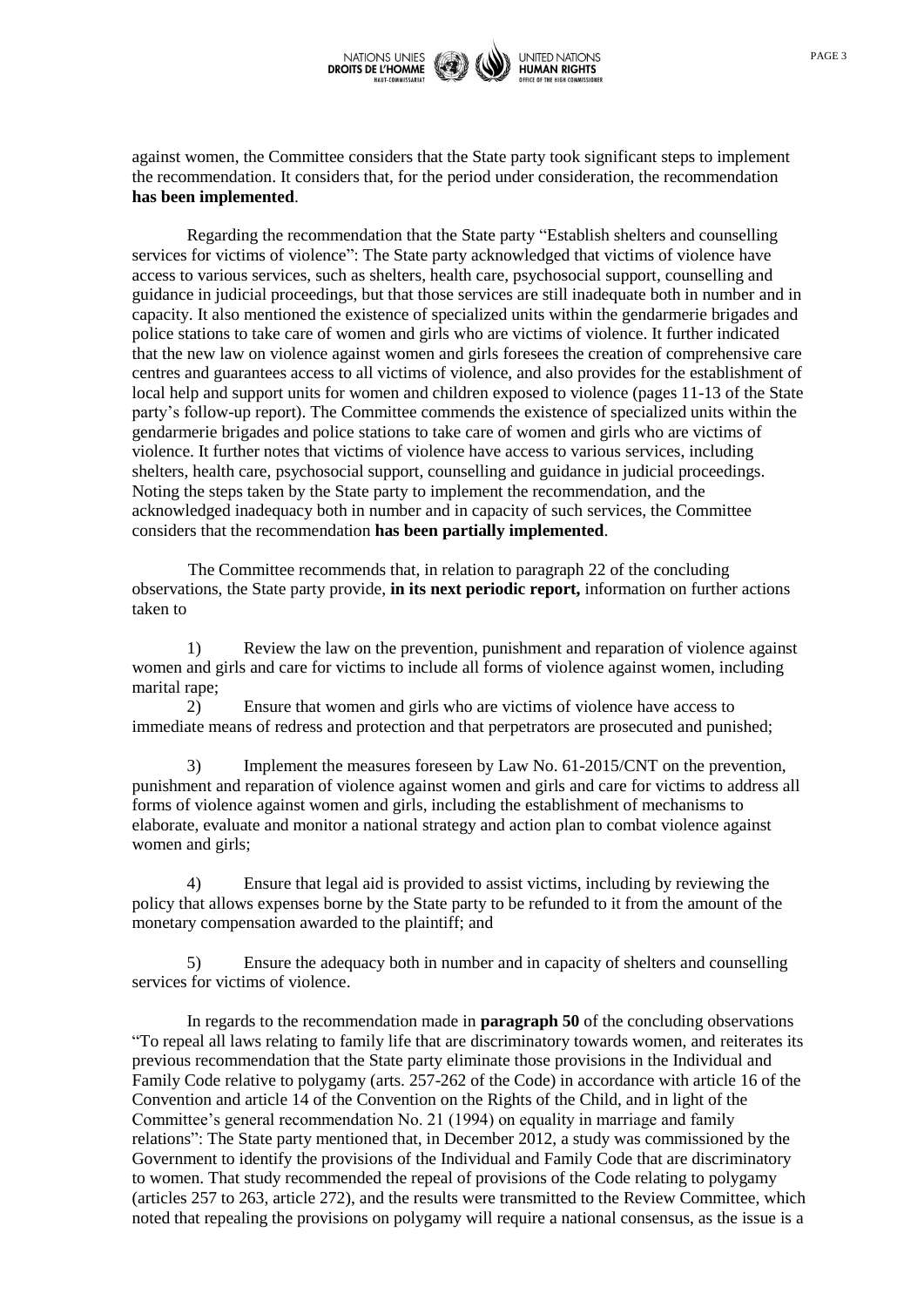

delicate one and it has not yet received the consent of all sociocultural categories (pages 14 of the State party's follow-up report). The Committee commends the study commissioned by the State party to identify discriminatory provisions in the Individual and Family Code, as well as its recommendations to repeal provisions relative to polygamy. It notes, however, that although the State party has taken significant steps towards the repeal of the provisions of the code that are discriminatory against women and those relative to polygamy, the study recommended the repeal of the provisions relating to polygamy only and the Review Committee's position that such a repeal will require a national consensus which has not materialised. The Committee also notes that there is no information on the fate of all laws relating to family life that are discriminatory towards women, and also that four years after the study, the provisions have not been repealed. The Committee considers that the recommendation **has been partially implemented**.

Regarding the recommendation "To accelerate the legislative reform of the Individual and Family Code so as to standardize the minimum legal age of marriage at 18 years for both women and men (art. 238 of the Code) (CEDAW/C/BFA/CO/4-5 para. 26) to ensure equality in family laws" and "to take all legal and other necessary measures to combat child marriages": The State party mentioned that, with respect to marriage, the above-mentioned study recommended setting the minimum age of the intended spouses at 18 years for both sexes, but did not provide a timeline for the repeal of the relevant provisions of the Individual and Family Code. Moreover, the State party indicated that it has undertaken information and awareness-raising activities to combat forced and/or underage marriage of girls. It further cited a project to enhance the security of adolescent girls who are married or at risk of an early marriage, through a comprehensive multisectoral approach to improving their education, health and social status (pages 15-16 of the State party's follow-up report). According to information before the Committee, the process of legislative reform is slow and the government faces serious resistance from influential groups, including religious and traditional leaders. The Committee commends the study's recommendation to standardize the minimum legal age of marriage at 18 years for both women and men and the various measures taken to combat child marriages. Noting that the steps taken by the State party and the legislative reform are slow, and that the State party faces serious resistance from religious and traditional leaders, the Committee however considers that legislative reform to standardize the minimum legal age of marriage at 18 years for both women and men (art. 238 of the Code) to ensure equality in family laws has not been undertaken. The Committee considers that the State party took some steps to implement the recommendation. It considers that the recommendation **has been partially implemented**.

The Committee recommends that, in relation to paragraph 50 of the concluding observations, the State party provide, **in its next periodic report,** information on further actions taken to:

1) Urgently repeal all laws relating to family life that are discriminatory towards women, and to eliminate those provisions in the Individual and Family Code relative to polygamy (arts. 257-262 of the Code); and

2) Accelerate the legislative reform of the Individual and Family Code so as to standardize the minimum legal age of marriage at 18 years for both women and men (art. 238 of the Code) to ensure equality in family laws, and take all legal and other necessary measures to combat child marriages.